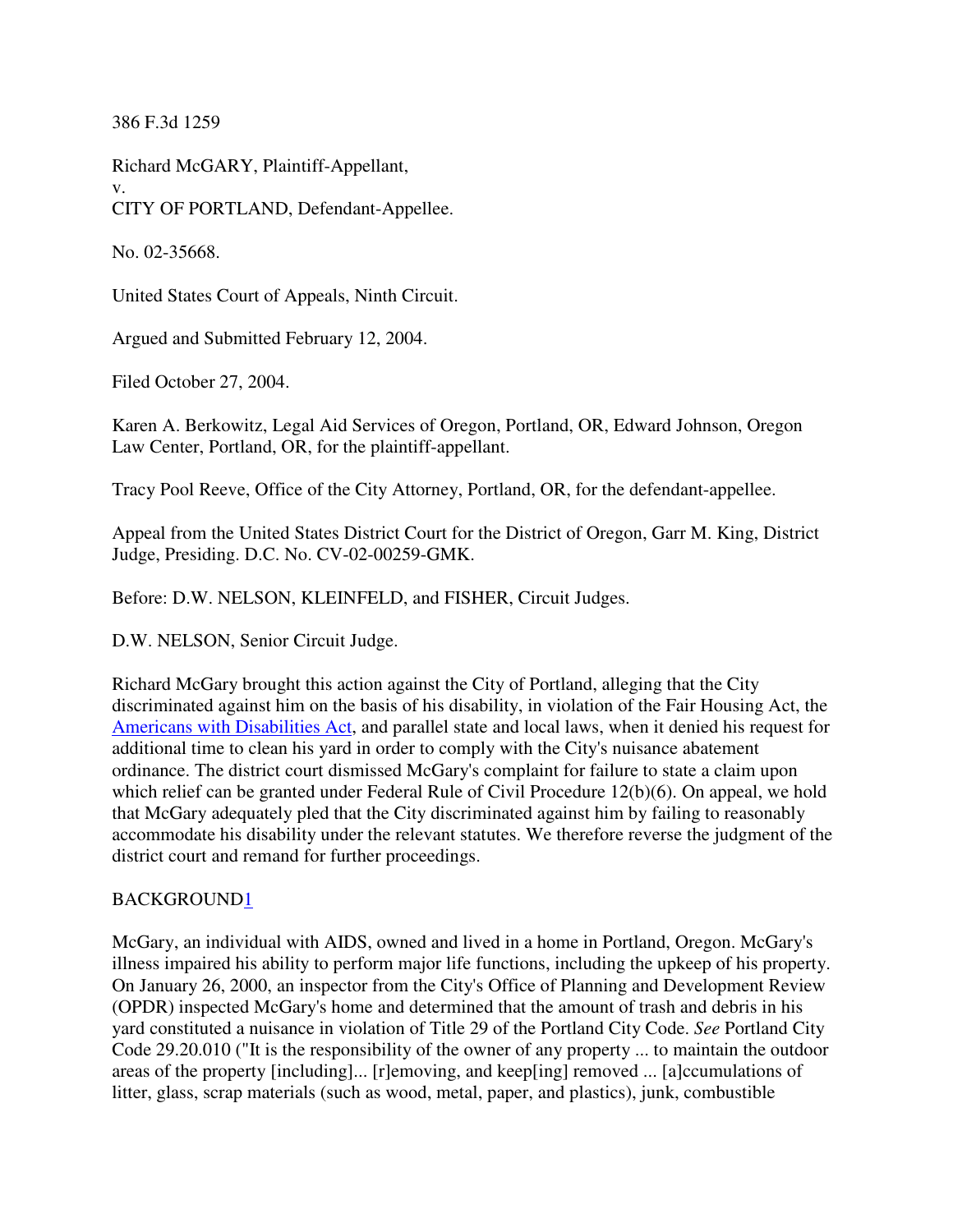materials, stagnant water, or trash...."). On February 1, 2000, OPDR sent a Notice to Remove Nuisance to McGary, directing him to remove all trash and debris from his yard by February 16, 2000.

On January 27, 2000, after the inspection but prior to the issuance of the Notice to Remove Nuisance, a patient advocate from the Cascade AIDS Project (CAP) left a message with OPDR, asking what CAP could do to help McGary meet OPDR's requirements. OPDR did not return the call. On February 5 and 6, 2000, CAP volunteers assisted McGary in removing some of the trash and debris from his yard and placed it in a dumpster rented by CAP for that purpose. However, OPDR determined that the clean-up was insufficient and issued a Notice of Work Order on February 22, 2000, and a Final Notice on March 2, 2000. McGary continued to work on cleaning his yard during this time. On March 9, 2000, a CAP patient advocate spoke with an OPDR inspector, who informed the advocate that the only way to stop a warrant from issuing was for McGary to fully clean the yard.

On March 13, 2000, McGary was hospitalized with meningitis, an exacerbation of his disabling condition. On March 14, the CAP patient advocate called OPDR and informed the inspector that McGary had been hospitalized and asked that the warrant be withdrawn. Nonetheless, OPDR issued a warrant on March 21, 2000. McGary remained in the hospital until March 24, 2000.

On March 28, 2000, the City's contractor entered McGary's yard and removed the debris. The City then charged McGary \$1,818.83 for the cost of debris removal and assessment, and placed a lien on his home for that amount. McGary subsequently sold his home and satisfied his debt and lien with the City.

On March 1, 2002, McGary filed a complaint in district court, alleging that the City discriminated against him on the basis of his disability when it denied his request for additional time to clean his yard and, in doing so, violated the Fair Housing Amendments Act of 1988 (FHAA), 42 U.S.C. § 3601 *et seq.,* the Americans with Disabilities Act (ADA), 42 U.S.C. § 12101 *et seq.,* and parallel state and local laws, Or.Rev.Stat. § 659A.145 and Portland City Code 3.1000.005. McGary sought compensatory damages in an amount to be proven at trial, as well as attorney's fees and costs. The City moved to dismiss the action for failure to state a claim upon which relief can be granted under Federal Rule of Civil Procedure 12(b)(6). The district court granted the City's motion and dismissed the action on June 19, 2002. McGary timely appealed.

### STANDARD OF REVIEW

We review de novo a dismissal for failure to state a claim under Federal Rule of Civil Procedure 12(b)(6). *Thompson v. Davis,* 295 F.3d 890, 895 (9th Cir.2002) (per curiam), *cert. denied,* 538 U.S. 921, 123 S.Ct. 1570, 155 L.Ed.2d 311 (2003). All allegations of material fact in the complaint are taken as true and construed in the light most favorable to the plaintiff. *Id.* Dismissal of the complaint is appropriate only if it appears beyond doubt that the plaintiff can prove no set of facts in support of the claim which would entitle him to relief. *Id.*

The Supreme Court has cautioned that, in reviewing the sufficiency of the complaint, "[t]he issue is not whether a plaintiff will ultimately prevail but whether the claimant is entitled to offer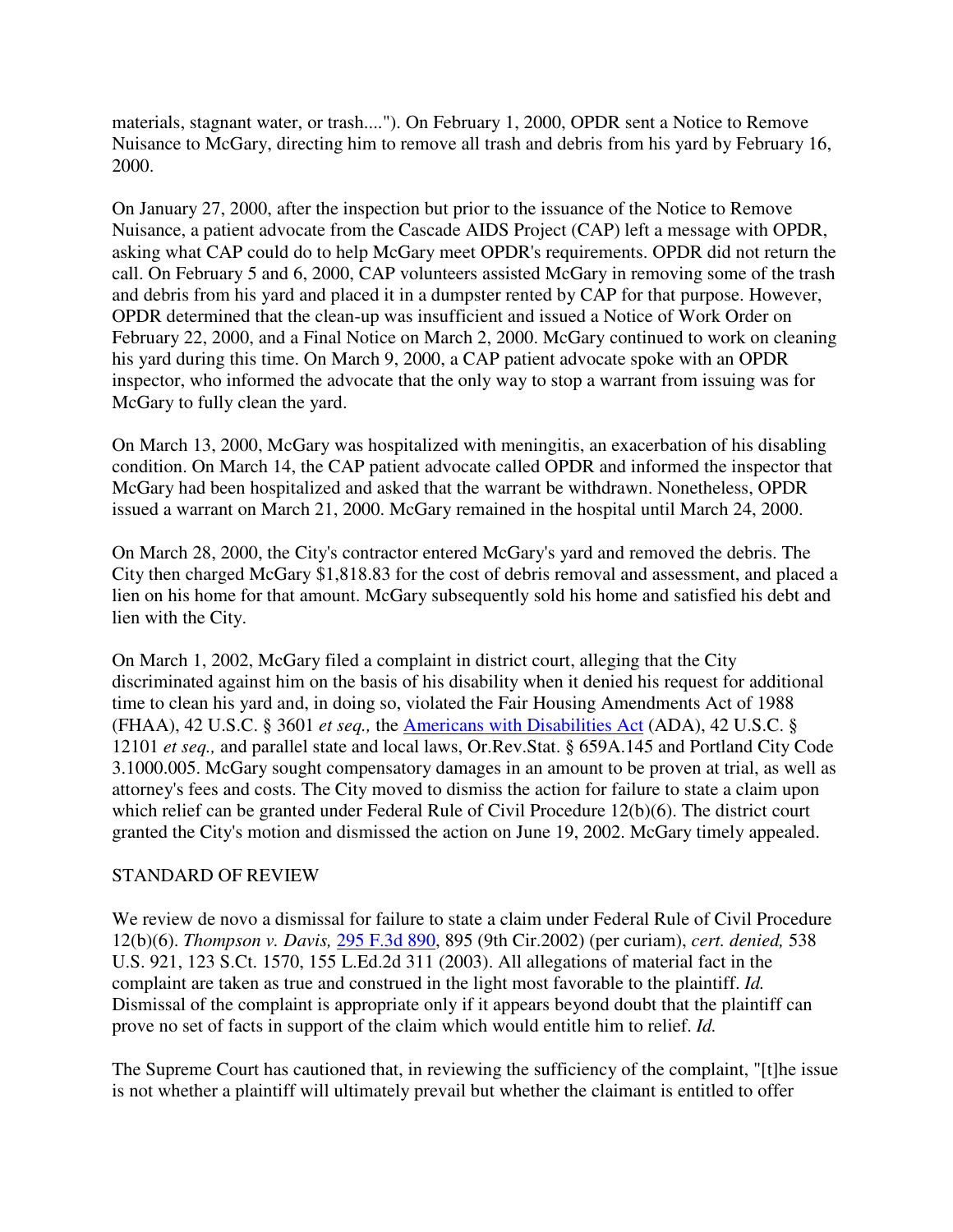evidence to support the claims. Indeed it may appear on the face of the pleadings that a recovery is very remote and unlikely but that is not the test." *Jackson v. Carey,* 353 F.3d 750, 755 (9th Cir.2003) (quoting *Scheuer v. Rhodes,* 416 U.S. 232, 236, 94 S.Ct. 1683, 40 L.Ed.2d 90 (1974)).

# DISCUSSION

# *1. FHAA Claim*

McGary alleges that the City violated the FHAA by denying his request for a "reasonable accommodation," which would have allowed him additional time to clean up his yard. Under the FHAA, unlawful discrimination includes "a refusal to make reasonable accommodations in rules, policies, practices, or services, when such accommodations may be necessary to afford [a handicapped] person equal opportunity to use and enjoy a dwelling." 42 U.S.C. § 3604(f)(3)(B).2 We have repeatedly interpreted this language as imposing an "affirmative duty" on landlords and public agencies to reasonably accommodate the needs of disabled individuals. *See, e.g., Giebeler v. M&B Assocs.,* 343 F.3d 1143, 1146-47 (9th Cir.2003); *United States v. Cal. Mobile Home Park Mgmt. Co.,* 29 F.3d 1413, 1416 (9th Cir.1994) (*"Mobile Home I"*); *City of Edmonds v. Wash. State Bldg.Code Council,* 18 F.3d 802, 806 (9th Cir.1994), *aff'd sub nom., City of Edmonds v. Oxford House, Inc.,* 514 U.S. 725, 115 S.Ct. 1776, 131 L.Ed.2d 801 (1995).

In order to state a discrimination claim under the FHAA for failure to reasonably accommodate, McGary must allege that (1) "he suffers from a handicap as defined by the FHAA;" (2) the City "knew or reasonably should have known of" McGary's handicap; (3) "accommodation of the handicap `may be necessary' to afford [McGary] an equal opportunity to use and enjoy [his] dwelling;" and (4) the City "refused to make such accommodation." *Giebeler,* 343 F.3d at 1147.

The dispute in this case focuses entirely on the third requirement. The City does not dispute that McGary's complaint sufficiently alleged that he was handicapped under the FHAA, that it was informed of McGary's handicap, and that it refused to grant McGary the accommodation he requested. Rather, the City argues that McGary failed to allege that any accommodation was necessary to afford him an equal opportunity to "use and enjoy" his home. We hold that, while McGary's claim may not present a paradigmatic discrimination claim arising under the FHAA, it satisfies the liberal pleading requirements established by Supreme Court and Ninth Circuit precedent.

The threshold for pleading discrimination claims under the FHAA is low. In *Swierkiewicz v. Sorema N.A.,* 534 U.S. 506, 122 S.Ct. 992, 152 L.Ed.2d 1 (2002), the Supreme Court held that the standard for pleading an employment discrimination claim is no higher than the relaxed notice pleading standard of Federal Rule of Civil Procedure 8(a), *viz.,* "a short and plain statement of the claim showing that the pleader is entitled to relief." *Id.* at 512, 122 S.Ct. 992. In *Swierkiewicz,* the Supreme Court clarified that a plaintiff need not establish a prima facie case of discrimination in the complaint, since the prima facie case is "an evidentiary standard, not a pleading requirement," and often requires discovery to fully adduce. 534 U.S. at 510-11, 122 S.Ct. 992. The Ninth Circuit has explicitly extended the Court's holding in *Swierkiewicz* to Fair Housing Act (FHA) claims. *See Edwards v. Marin Park, Inc.,* 356 F.3d 1058, 1061-62 (9th Cir.2004); *see also Gilligan v. Jamco Dev. Corp.,* 108 F.3d 246, 248-49 (9th Cir.1997) (applying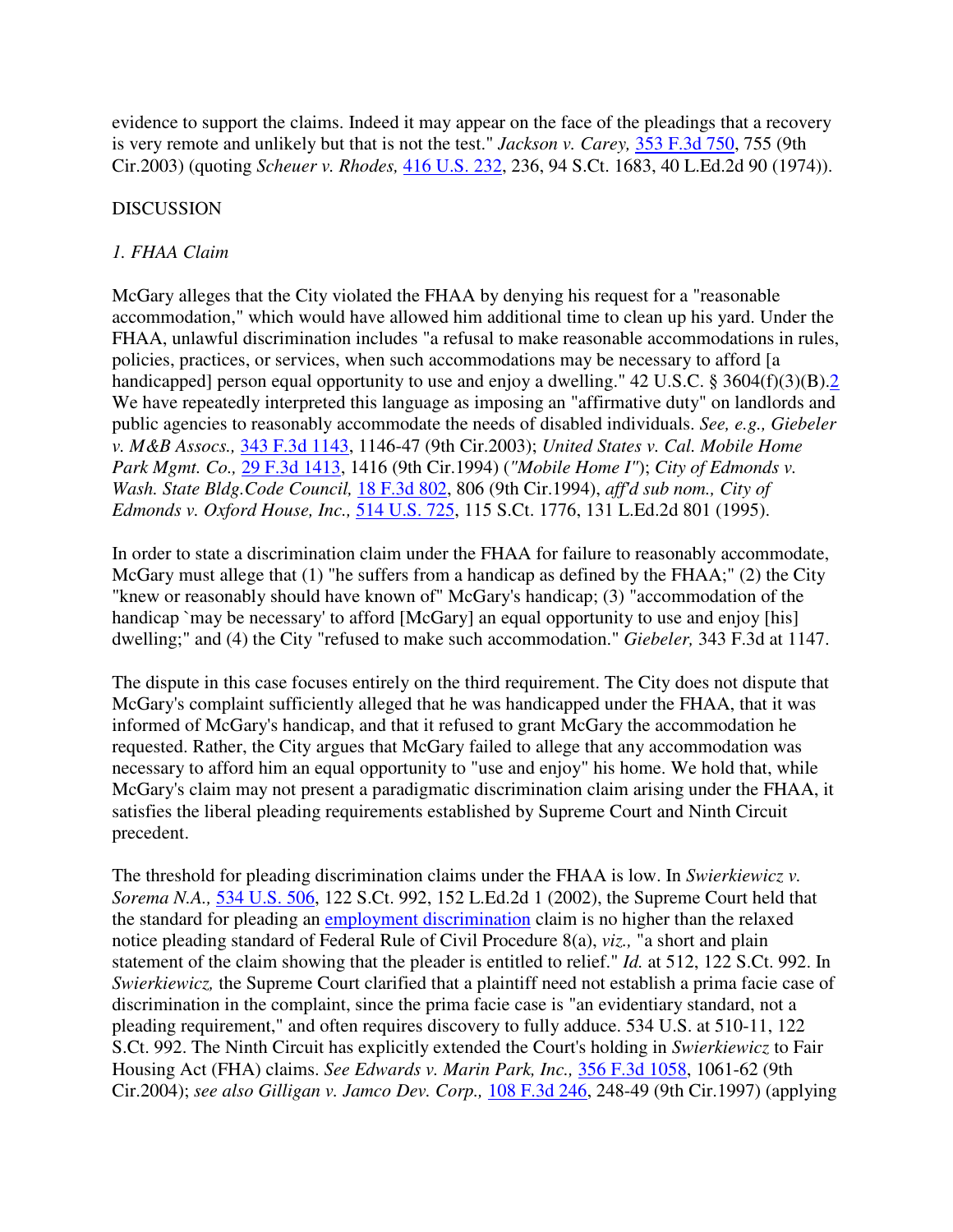Federal Rule of Civil Procedure 8(a)'s liberal pleading standard to FHA claims and noting that this standard "contains `a powerful presumption against rejecting pleadings for failure to state a claim'" (quoting *Auster Oil & Gas, Inc. v. Stream,* 764 F.2d 381, 386 (5th Cir.1985))).

Relying on cases from outside this Circuit, the City argues that McGary has not stated a claim under the FHAA since the City "has neither excluded [McGary] from the neighborhood or residence of his choice, nor has it created less opportunity for [McGary], as a handicapped person, to live in his neighborhood." *Howard v. City of Beavercreek,* 276 F.3d 802, 807 (6th Cir.2002). The district court adopted the City's reasoning, holding that McGary failed to allege he was denied the equal opportunity to "use and enjoy" his dwelling, since he was not denied use of his home or prohibited from living there.

Both the City and the district court misconstrue the pleading requirements of the FHAA and disregard our own precedent. The district court assumed that the impairment of the "use and enjoyment" of a dwelling under 42 U.S.C. § 3604(f)(3)(B) is limited to a complete denial of the use of a home. This constricted reading of the FHAA flouts a long line of cases "recognizing the FHA's `broad and inclusive' compass" and instructing courts to accord "a `generous construction' to the Act's complaint-filing provision." *City of Edmonds v. Oxford House, Inc.,* 514 U.S. 725, 731, 115 S.Ct. 1776, 131 L.Ed.2d 801 (1995) (quoting *Trafficante v. Metro. Life Ins. Co.,* 409 U.S. 205, 209, 93 S.Ct. 364, 34 L.Ed.2d 415 (1972)); *see also Gilligan,* 108 F.3d at 249; *Mobile Home I,* 29 F.3d at 1416. Specifically, the district court's decision cannot be reconciled with *Mobile Home I* and *Giebeler,* in which we recognized that the imposition of a financial burden on a disabled individual can interfere with the "use and enjoyment" of his property under the FHAA. *See Giebeler,* 343 F.3d at 1155; *Mobile Home I,* 29 F.3d at 1417-18.

In *Mobile Home I,* we considered "whether the duty imposed under the FHAA to make `reasonable accommodations in rules' on behalf of handicapped persons may require a landlord to waive, in a given instance, fees generally applicable to all residents." 29 F.3d at 1414. The property management company in *Mobile Home I* had imposed a fee of \$1.50 per day or \$25 per month for guest parking on all residents of a mobile home lot. *Id.* at 1415. We held that the refusal to waive this generally applicable fee for a disabled resident who required a home health care aide stated a claim for relief under § 3604(f)(3)(B). *Id.* at 1418. Reversing the district court's dismissal of the plaintiff's claim, we found the management company's "effort to distinguish accommodations that have a financial cost from other accommodations unconvincing" and concluded that the FHAA is "concerned with facially neutral rules of all types." *Id.* at 1416-17; *see also Samuelson v. Mid-Atlantic Realty Co., Inc.,* 947 F.Supp. 756, 761 (D.Del.1996) ("It is clear that generally applicable fees—as in [*Mobile Home I*] and here—can interfere with the use and enjoyment of housing by the handicapped."). We remanded the case to the district court to consider whether the challenged fee rule had the required effect of denying the plaintiff an "equal opportunity to use and enjoy her dwelling." *Mobile Home I,* 29 F.3d at 1418.

In *Giebeler,* we once again recognized that the "[i]mposition of burdensome policies, including financial policies, can interfere with disabled persons' right to use and enjoyment of their dwellings, thus necessitating accommodation." 343 F.3d at 1155. In *Giebeler,* the plaintiff's disability prevented him from working, which drastically reduced his income and caused him to fail to meet the minimum financial qualifications of the apartment complex where he sought an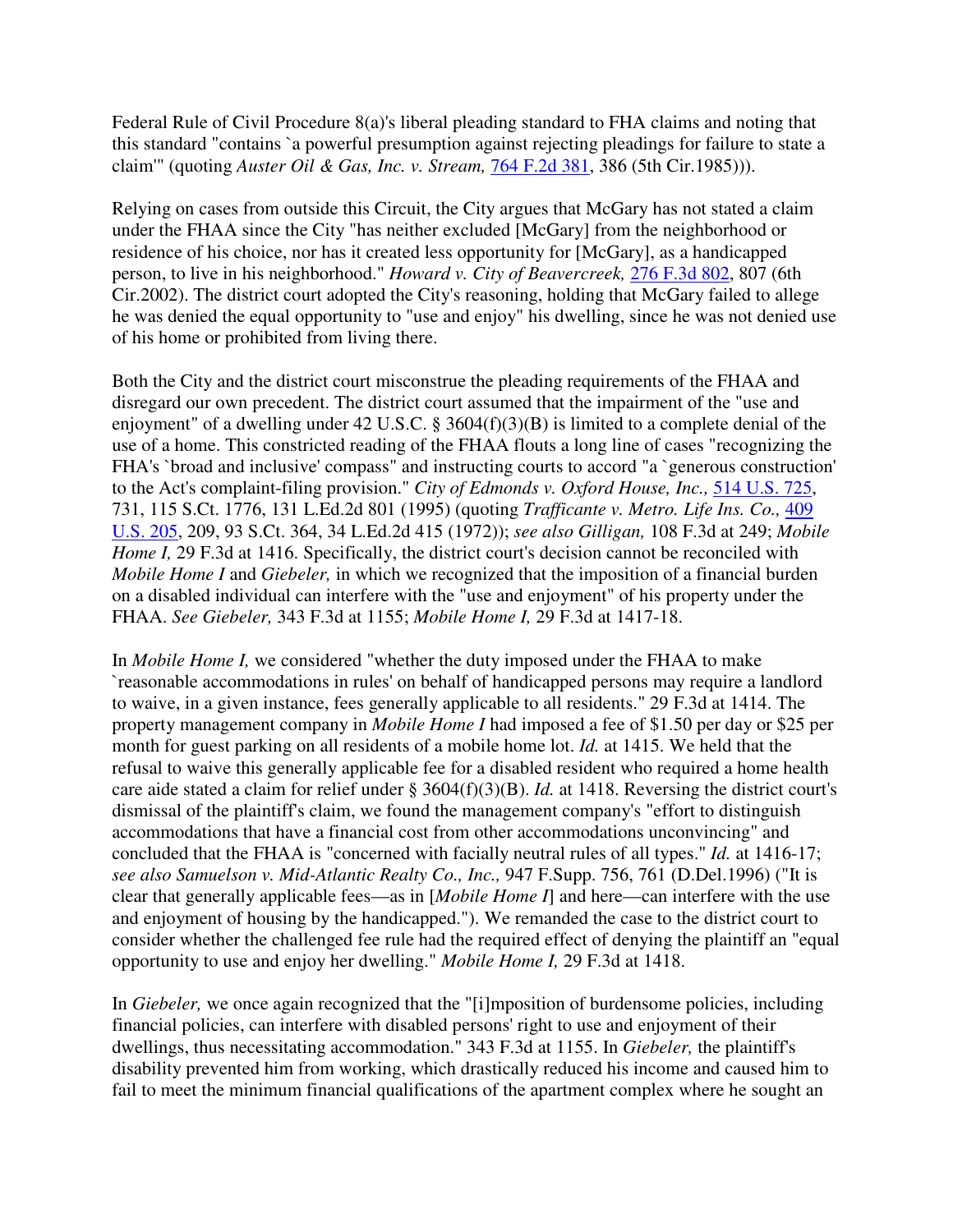apartment. *Id.* at 1145, 1147. When his mother, who did meet these financial qualifications, offered to co-sign for the apartment, the complex owners refused, citing a management company policy against co-signers. *Id.* at 1145. We held that, under the FHAA, apartment owners cannot inflexibly apply a rental policy forbidding co-signers, where a policy adjustment was necessary to afford a disabled tenant equal opportunity to "use and enjoy" a dwelling. *Id.* at 1145, 1156. We explicitly joined other circuits in "recogniz[ing] that exceptions to neutral policies may be mandated by the FHAA where disabled persons' disability-linked needs for alterations to the policies are essentially financial in nature." *Id.* at 1152 n. 6 (citing *Smith & Lee Assocs. v. City of Taylor,* 102 F.3d 781, 795-96 (6th Cir.1996) and *Elderhaven, Inc. v. City of Lubbock,* 98 F.3d 175, 179 (5th Cir.1996)).

Under *Mobile Home I* and *Giebeler,* McGary sufficiently alleged that the City interfered with the use and enjoyment of his home when it charged him for its nuisance abatement activities. Contrary to the district court's assumption that discrimination based on "use and enjoyment" of a dwelling under 42 U.S.C. § 3604(f)(3)(B) is limited to complete exclusion from a home, we held in *Mobile Home I* that generally applicable fees as low as \$1.50 per day or \$25 per month can constitute cognizable discrimination. 29 F.3d at 1415. The fact that the City cleaned McGary's property and then placed a lien on it to compensate for this service, rather than charge him a daily or monthly fee up front as in *Mobile Home I,* is inapposite. The lien the City put on McGary's house prevents the full use and enjoyment of his property because it interferes with his use of the property as collateral to borrow money. A sick man whose earning ability is impaired by disability might well need the borrowing power that his real estate gives him, as well as his right of occupancy. In both instances, the plaintiffs plausibly claimed that the use and enjoyment of their homes were impaired by financial burdens that the defendants refused to mitigate though accommodation, rendering dismissal under Rule 12(b)(6) inappropriate. *See Mobile Home I,* 29 F.3d at 1418 (recognizing that, while "[s]ome generally applicable fees might be too small to have any exclusionary effect.... The reasonable accommodation inquiry is highly fact-specific, requiring case-by-case determination," not appropriate for dismissal "solely on the pleadings").

Similarly, the fact that both *Mobile Home I* and *Giebeler* involved private landlord-tenant relationships, rather than a city-wide code enforcement program, does nothing to diminish McGary's claim. It is well-settled that 42 U.S.C. § 3604(f)(3)(B) imposes an "affirmative duty" on public agencies to reasonably accommodate disabled individuals by modifying administrative rules and policies. *See City of Edmonds,* 18 F.3d at 806. In *Edmonds,* we specifically held that the FHAA's reasonable accommodation requirement applies to municipal zoning ordinances. *Id.* at 806, 115 S.Ct. 1776. In doing so, we observed that "Congress intended the FHAA to apply to `local land use and health and safety laws, regulations, practices or decisions which discriminate against individuals with handicaps.'... includ[ing] the `enforcement of otherwise neutral rules and regulations on health, safety and land-use in a manner which discriminates against people with disabilities.'" *Id.* at 805, 115 S.Ct. 1776 (quoting 1988 U.S.C.C.A.N. at 2184-85).

Given the broad remedial scope of the FHA and the liberal pleading requirements for housing discrimination claims, McGary has stated a claim upon which relief can be granted for purposes of a Rule 12(b)(6) motion. McGary has alleged that he was unable to comply with the nuisance ordinance, and sought an extension of time, because of his illness. While we reverse the district court's dismissal of McGary's claim under Rule 12(b)(6), we do not reach the merits of his claim.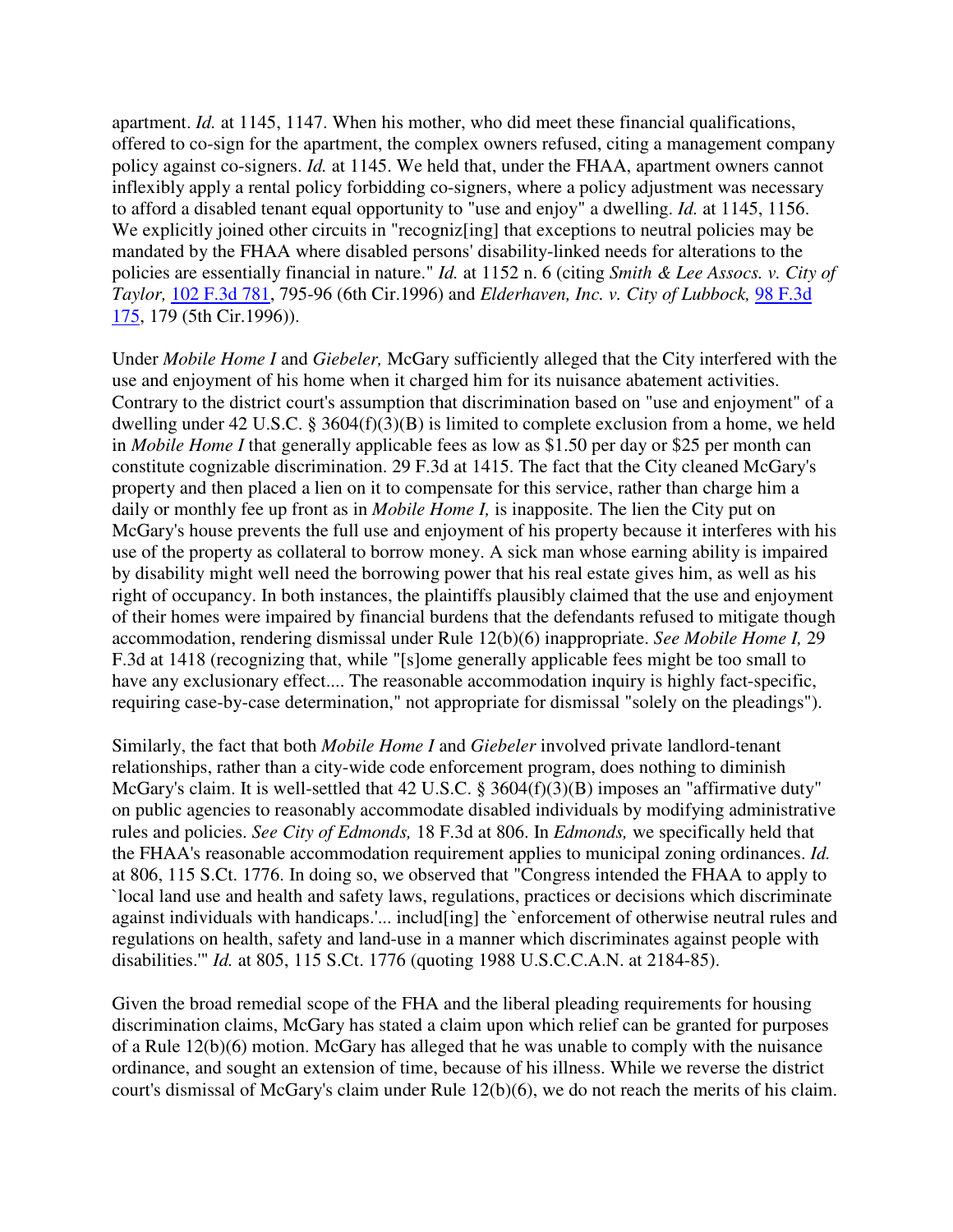Rather, we merely conclude that McGary should be given an opportunity to establish, based on a fully developed record, that the City failed to reasonably accommodate him in violation of the FHAA. *See Scheuer v. Rhodes,* 416 U.S. 232, 250, 94 S.Ct. 1683, 40 L.Ed.2d 90 (1974) ("We intimate no evaluation whatever as to the merits of the petitioners' claims or as to whether it will be possible to support them by proof. We hold only that, on the allegations of their respective complaints, they were entitled to have them judicially resolved."); *see also Gilligan,* 108 F.3d at 250 (discussing the "danger[s] of dismissing a discrimination case on a minimal record").

# *2. ADA Claim*

McGary also alleges that the City discriminated against him in violation of Title II of the ADA by failing to reasonably accommodate his disability when it refused to grant him additional time to comply with the nuisance abatement ordinance. Title II provides that: "no qualified individual with a disability shall, by reason of such disability, be excluded from participation in or be denied the benefits of the services, programs, or activities of a public entity, or be subjected to discrimination by any such entity." 42 U.S.C. § 12132. Therefore, in order to state a claim of disability discrimination under Title II, McGary must allege four elements: (1) he "is an individual with a disability;" (2) he "is otherwise qualified to participate in or receive the benefit of some public entity's services, programs, or activities;" (3) he "was either excluded from participation in or denied the benefits of the public entity's services, programs, or activities, or was otherwise discriminated against by the public entity;" and (4) "such exclusion, denial of benefits, or discrimination was by reason of [his] disability." *Thompson v. Davis,* 295 F.3d 890, 895 (9th Cir.2002) (per curiam), *cert. denied,* 538 U.S. 921, 123 S.Ct. 1570, 155 L.Ed.2d 311 (2003).

The district court dismissed McGary's ADA claim solely on the ground that McGary failed to allege facts indicating that the City acted "by reason of" his disability, since non-disabled residents were also subject to the nuisance abatement ordinance. The court erred in doing so. We have repeatedly recognized that facially neutral policies may violate the ADA when such policies unduly burden disabled persons, even when such policies are consistently enforced. *See, e.g., Martin v. PGA Tour, Inc.,* 204 F.3d 994, 999-1000 (9th Cir.2000) (holding that a golf association rule banning use of golf carts in certain tournaments violated the ADA when it failed to modify this rule for a disabled golfer with a mobility impairment), *aff'd,* 532 U.S. 661, 121 S.Ct. 1879, 149 L.Ed.2d 904 (2001).

In *Crowder v. Kitagawa,* 81 F.3d 1480 (9th Cir.1996), we considered whether the State of Hawaii discriminated against a class of visually impaired plaintiffs by refusing to make modifications to a facially neutral policy requiring all animals entering the state, including guide dogs, to be quarantined for 120 days. We held that the State discriminated against plaintiffs because this facially neutral and universally enforced policy "burden[ed] visually-impaired persons in a manner different and greater than it burden[ed] others." *Id.* at 1484; *see also Rodde v. Bonta,* 357 F.3d 988, 998 (9th Cir.2004) ("[I]n *Crowder,* we confirmed that ... state action that disproportionately burdens the disabled because of their unique needs remains actionable under the ADA."). Like the plaintiffs in *Crowder,* McGary alleges that the City's nuisance abatement policy burdened him in a manner different from and greater than it burdened non-disabled residents, solely as a result of his disabling condition. McGary was physically impaired from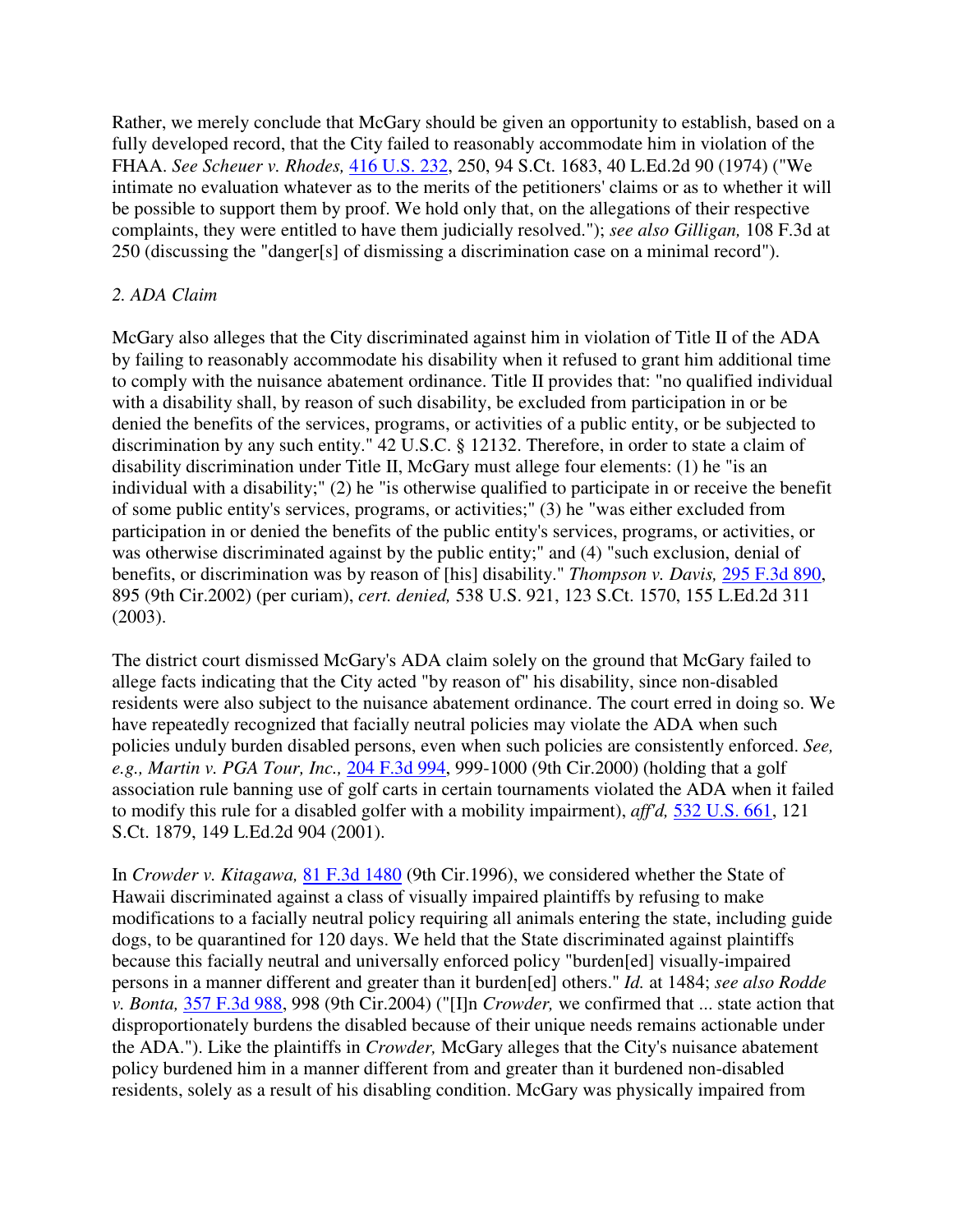meningitis and hospitalized. He claims that the City's denial of a reasonable time accommodation prevented him from complying with the ordinance due to this disability.

Therefore, he has sufficiently claimed that he was discriminated against "by reason of" his disability for the purposes of overcoming a Rule 12(b)(6) motion to dismiss.

In support of its dismissal, the district court suggested that in order for McGary to allege that he was discriminated against because of his disability, he must demonstrate "that a non-disabled neighbor with a yard in similar condition to plaintiff's was given an extension of time." In doing so, the district court appears to have misconstrued McGary's claim as either a "disparate treatment" or a "disparate impact" claim, rather than a "reasonable accommodation" claim. McGary brought his action under the federal regulations implementing Title II of the ADA, which require public entities to "make reasonable modifications in policies, practices, or procedures when the modifications are necessary to avoid discrimination on the basis of disability, unless the public entity can demonstrate that making the modifications would fundamentally alter the nature of the service, program, or activity." 28 C.F.R. § 35.130(b)(7); *see also Townsend v. Quasim,* 328 F.3d 511, 517 (9th Cir.2003).3 A plaintiff need not allege either disparate treatment or disparate impact in order to state a reasonable accommodation claim. *See, e.g., Henrietta D. v. Bloomberg,* 331 F.3d 261, 276-77 (2d Cir.2003) ("[A] claim of discrimination based on a failure reasonably to accommodate is distinct from a claim of discrimination based on disparate impact."), *cert. denied*, U.S. , 124 S.Ct. 1658, 158 L.Ed.2d 356 (2004); *Bailey v. Georgia-Pacific Corp.,* 306 F.3d 1162, 1166 (1st Cir.2002) ("In addition to forbidding disparate treatment of those with disabilities, the ADA makes it unlawful for an employer to fail to provide reasonable accommodations for the known physical or mental limitations of otherwise qualified individuals with disabilities, unless the accommodations would impose an undue hardship on the operation of the business."); *Dunlap v. Ass'n of Bay Area Gov'ts,* 996 F.Supp. 962, 965 (N.D.Cal.1998) ("[T]he ADA not only protects against disparate treatment, it also creates an affirmative duty in some circumstances to provide special, preferred treatment, or `reasonable accommodation.'").

The Supreme Court has also foreclosed the district court's "comparative" approach to determining whether an individual was discriminated against because of his disability. In *Olmstead v. Zimring,* 527 U.S. 581, 119 S.Ct. 2176, 144 L.Ed.2d 540 (1999), the Court held that undue institutionalization of persons with mental disabilities qualifies as discrimination "by reason of disability" under the ADA. *Id.* at 598, 119 S.Ct. 2176. The Court rejected the suggestion that a discrimination claim under the ADA must include a "comparison class" that was treated differently:

Nor were [the plaintiffs] subjected to "discrimination," the State contends, because "`discrimination' necessarily requires uneven treatment of similarly situated individuals," and [plaintiffs] had identified no comparison class, *i.e.,* no similarly situated individuals given preferential treatment. We are satisfied that Congress had a more comprehensive view of the concept of discrimination advanced in the ADA.

*Id.* (citation omitted); *see also Bultemeyer v. Fort Wayne Cmty. Sch.,* 100 F.3d 1281, 1283 (7th Cir.1996) ("[T]his is not a disparate treatment claim, but a reasonable accommodation claim, and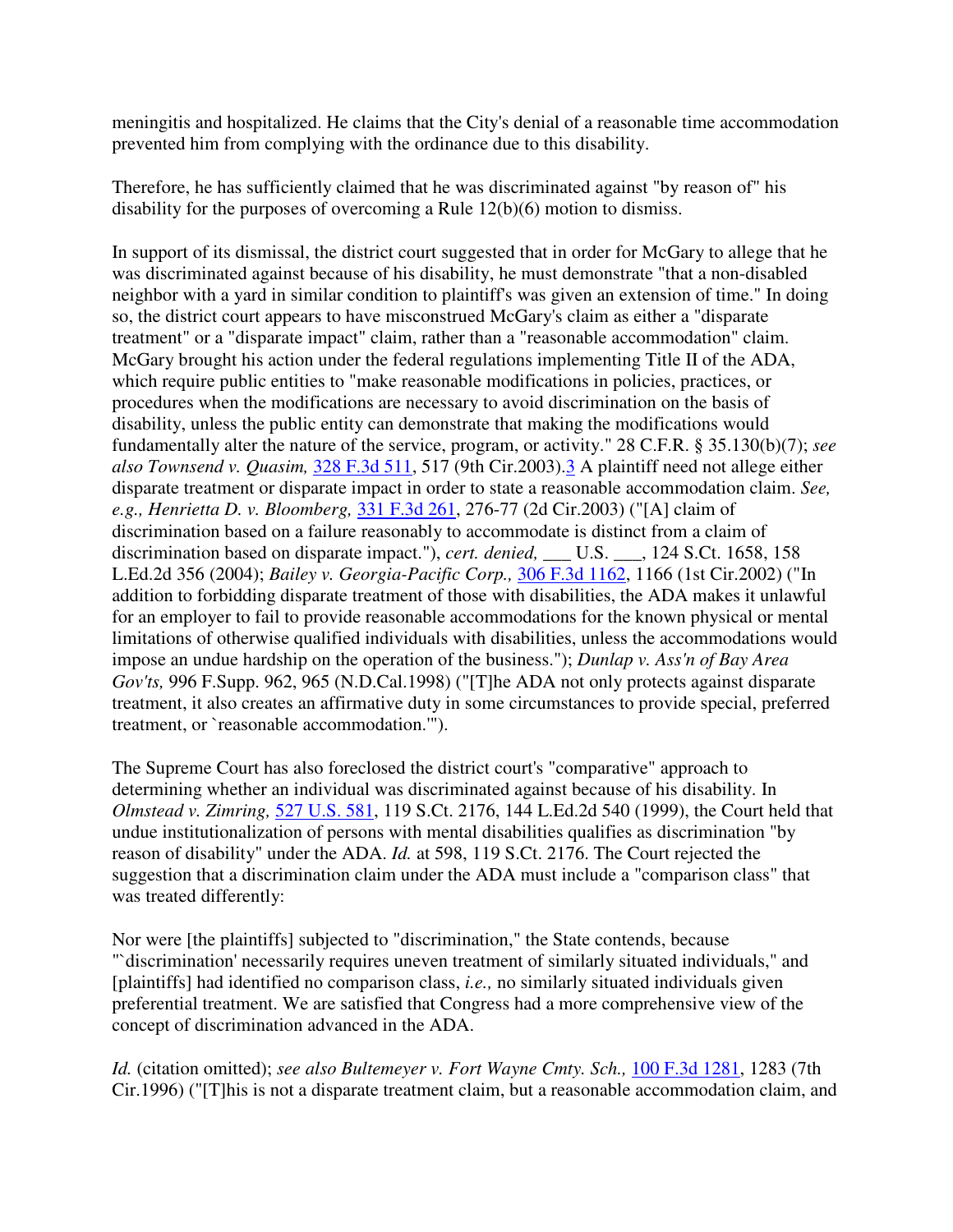it must be analyzed differently.[Plaintiff] is not complaining that [defendant] treated him differently and less favorably than other, non-disabled employees. He is not comparing his treatment to that of any other... employee. His complaint relates solely to [defendant's] failure to reasonably accommodate his disability.").

The district court's suggestion that McGary must allege that the City inconsistently enforced its nuisance abatement policy misses the point of a reasonable accommodation claim. Indeed, the crux of a reasonable accommodation claim is a facially neutral requirement that is consistently enforced. In *Crowder,* we specifically held that, "[a]lthough Hawaii's quarantine requirement *applies equally to all persons entering the state with a dog,* its enforcement burdens visuallyimpaired persons in a manner different and greater than it burdens others," and, therefore, necessitates accommodation. 81 F.3d at 1484 (emphasis added); *cf. Bay Area Addiction Research and Treatment, Inc. v. City of Antioch,* 179 F.3d 725, 733-35 (9th Cir.1999) (BAART) (clarifying that the "reasonable modifications" test under 28 C.F.R. § 35.130(b)(7) applies to facially neutral, but not facially discriminatory, laws). The purpose of the ADA's reasonable accommodation requirement is to guard against the facade of "equal treatment" when particular accommodations are necessary to level the playing field. *See Fortyune v. Am. Multi-Cinema, Inc.,* 364 F.3d 1075, 1086 (9th Cir.2004) ("[T]he ADA defines discrimination as a public accommodation treating a disabled patron the same as other patrons despite the former's need for a reasonable modification."); *Riel v. Elec. Data Sys. Corp.,* 99 F.3d 678, 681 (5th Cir.1996) ("The ADA mandate that employers must accommodate sets it apart from most other antidiscrimination legislation. Race discrimination statutes mandate equality of treatment, in most cases prohibiting consideration of race in any employment decision. In contrast, an employer who treats a disabled employee the same as a non-disabled employee may violate the ADA. By requiring reasonable accommodation, the ADA shifts away from similar treatment to different treatment of the disabled by accommodating their disabilities."); *Presta v. Peninsula Corridor Joint Powers Bd.,* 16 F.Supp.2d 1134, 1136 (N.D.Cal.1998) ("[Title II of the ADA] guards against both intentional discrimination and simple exclusion from services resulting not from intentional discriminatory acts, but rather from inaction, thoughtlessness, or equal treatment when particular accommodations are necessary.... In the context of disability, therefore, equal treatment may not beget equality, and facially neutral policies may be, in fact, discriminatory if their effect is to keep persons with disabilities from enjoying the benefits of services that, by law, must be available to them."). The district court's suggestion that *un* equal treatment is required to state a reasonable accommodation claim eviscerates this fundamental purpose of the ADA.

Apparently recognizing the weakness of the district court's reasoning, the City argues on appeal that McGary was not discriminated against "by reason of" his "disability," but rather because of his "financial inability" to pay someone to clean his yard for him. Citing our opinion in *Weinreich v. Los Angeles County Metropolitan Transportation Authority,* 114 F.3d 976 (9th Cir.), *cert. denied,* 522 U.S. 971, 118 S.Ct. 423, 139 L.Ed.2d 324 (1997), the City contends that it is not required to make modifications to its nuisance abatement procedures to accommodate McGary's financial situation. In *Weinreich,* we held that Los Angeles's transit system did not discriminate on the basis of disability by requiring updated certification of a rider's disability before he qualified for its Reduced Fare Program. *Id.* at 979. Weinreich sought an exemption from the recertification requirement "on the ground that he [was] indigent and [could not] afford to pay a private doctor to recertify his disability." *Id.* at 978. We held that the transit system's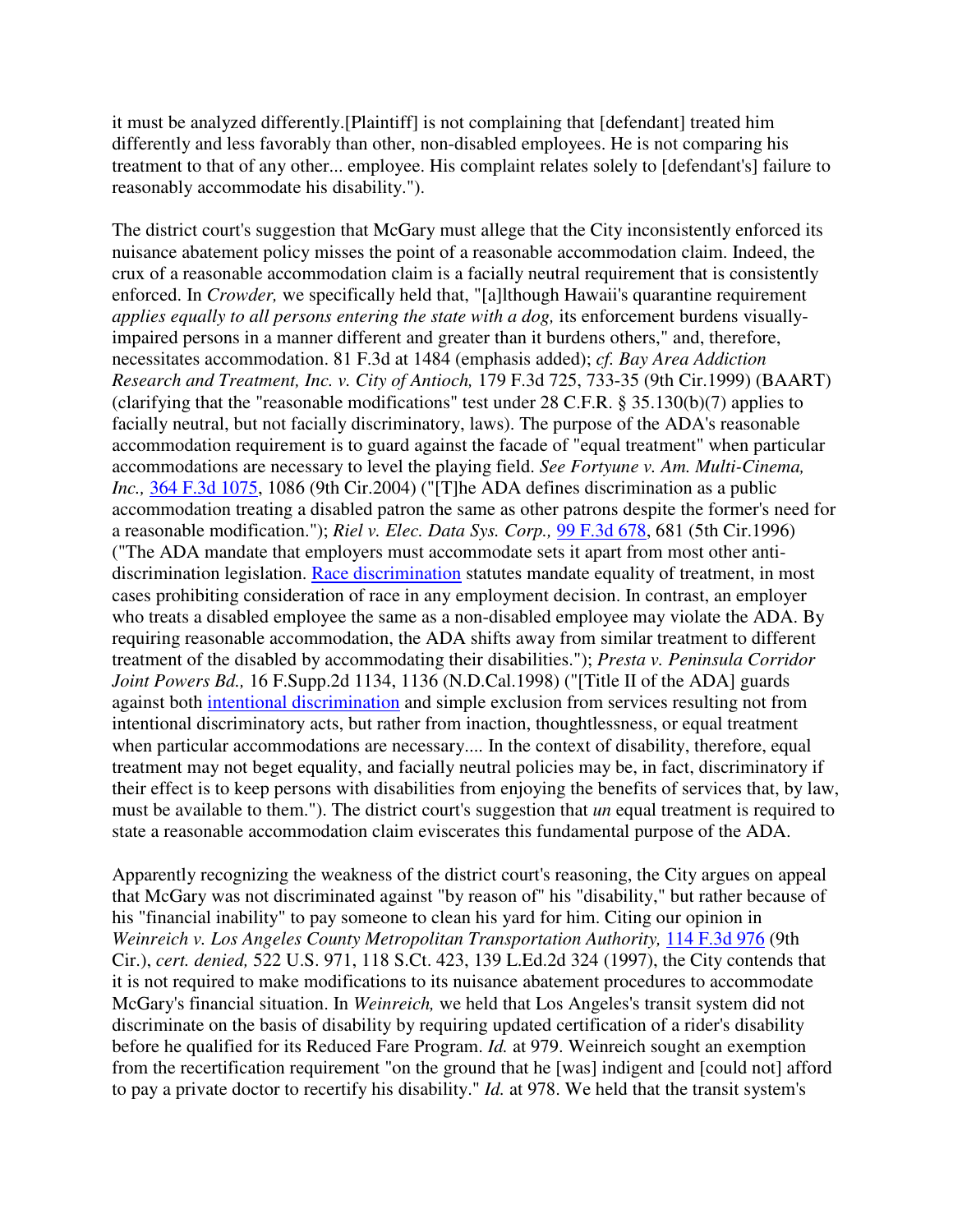denial of Weinreich's requested exemption was not due to his medical disability, but rather due to his financial circumstances, and was therefore not proscribed by Title II. *Id.* at 979.

*Weinreich* does not apply to the facts of this case. Unlike Weinreich, McGary does not allege that he was unable to afford to hire someone else to clean his yard. Rather, McGary sought more time to comply with the nuisance abatement program as a result of his disabling condition, which necessitated his hospitalization for at least a part of the City's allotted compliance period.4 We hold that McGary adequately alleged that the City discriminated against him "by reason of" his disability.5

The City argues, in the alternative, that we should affirm the district court's decision because McGary failed to allege that he was "excluded from participation in" or "denied the benefits of" the nuisance abatement program under Title II. The City insists that McGary was actually "included" in—rather than "excluded from"— its nuisance abatement program, and it contends that the ADA does not require reasonable modification of nuisance abatement activities, since the enforcement of a municipal ordinance is not a cognizable "benefit" under the ADA.

In making these arguments, the City mistakenly assumes that since McGary's compliance with the nuisance abatement ordinance was compelled, rather than voluntary, the City was under no obligation to accommodate his disability. In *Pennsylvania Department of Corrections v. Yeskey,* 524 U.S. 206, 118 S.Ct. 1952, 141 L.Ed.2d 215 (1998), the Supreme Court rejected the petitioners' contention that the phrase "benefits of the services, programs, or activities of a public entity" under Title II of the ADA does not include state prisons because "state prisons do not provide prisoners with `benefits' of `programs, services, or activities' as those terms are ordinarily understood." *Id.* at 210, 118 S.Ct. 1952. The Court held that prison-based programs, services, and activities fall within the purview of the ADA's reasonable modifications requirement, even though "participation" in such programs, services, and activities may be "mandatory." *Id.* at 211, 118 S.Ct. 1952; *see also Lee v. City of Los Angeles,* 250 F.3d 668, 691 (9th Cir.2001) (recognizing that "incarceration itself is hardly a `program' or `activity'" under the ADA, but that "mental health services and other activities or services undertaken by law enforcement and ... correctional facilities" come within the meaning of the ADA); *Gorman v. Bartch,* 152 F.3d 907, 912 (8th Cir.1998) (holding that transportation of an arrestee to the police station is a "service" under the ADA). We have extended the Supreme Court's holding in *Yeskey* to other mandatory activities, such as parole hearings, *see Thompson,* 295 F.3d at 897-99, and pre-trial detentions, *see Lee,* 290 F.3d at 691.

We see no reason to distinguish between municipal code enforcement and the other mandatory activities we have found to fall within the purview of the ADA. It is axiomatic that "the ADA must be construed broadly in order to effectively implement the ADA's fundamental purpose of providing a clear and comprehensive national mandate for the elimination of discrimination against individuals with disabilities." *See Barden v. City of Sacramento,* 292 F.3d 1073, 1077 (9th Cir.2002) (quotation marks and alteration omitted), *cert. denied,* 539 U.S. 958, 123 S.Ct. 2639, 156 L.Ed.2d 656 (2003). Our case law interpreting the ADA strongly counsels against carving out "`spheres in which public entities may discriminate on the basis of an individual's disability.'" *Thompson,* 295 F.3d at 899 (quoting *BAART,* 179 F.3d at 731). In fact, we have already recognized that local land use laws, such as zoning, fall squarely within the type of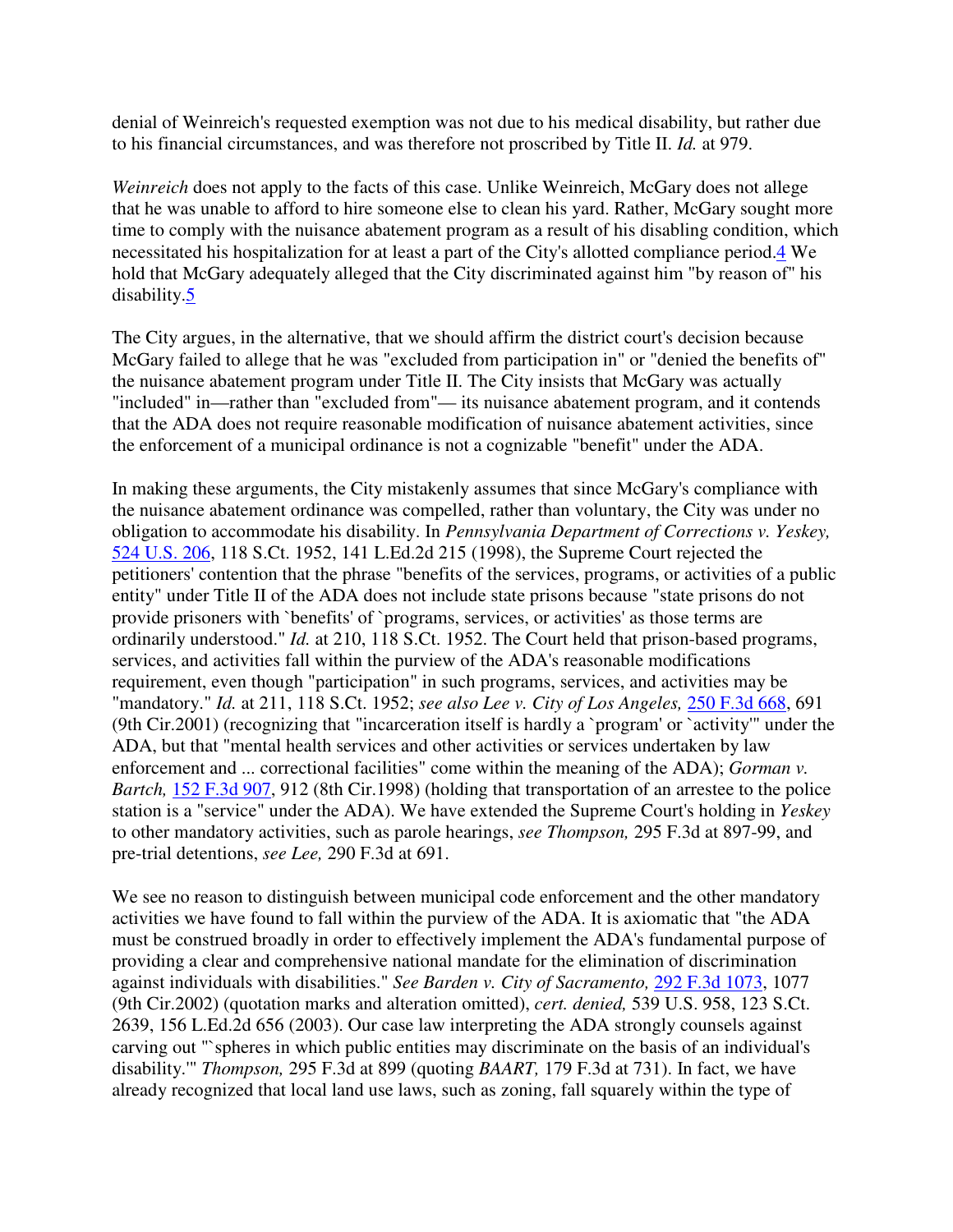public activities covered by Title II of the ADA. *See BAART,* 179 F.3d at 730-732; *see also Innovative Health Systems, Inc. v. City of White Plains,* 117 F.3d 37, 44 (2d Cir.1997) (holding that the ADA encompasses zoning decisions because zoning is "a normal function of a governmental entity"), *overruled on other grounds by Zervos v. Verizon New York, Inc.,* 252 F.3d 163, 171 n. 7 (2d Cir.2001).

The regulations interpreting the ADA support our conclusion that compliance with municipal code enforcement can constitute a benefit of the services, programs, or activities of a public entity under Title II.6 The regulations specify that the statutory term "benefit" under the ADA includes the "provision of services, financial aid or disposition (i.e., treatment, handling, decision, sentencing, confinement, or other prescription of conduct)." 28 C.F.R. § 42.540(j).7 The Department of Justice's Technical Assistance Manual, which interprets its regulations, uses municipal zoning as an example of a public entity's obligation to modify its policies, practices, and procedures to avoid discrimination. The Americans with Disabilities Act: Title II Technical Assistance Manual § II-3.6100, illus. 1 (1993) (TA Manual).8 Moreover, the Department of Justice's commentary on the ADA establishes that "[t]he general regulatory obligation to modify policies, practices, or procedures requires law enforcement to make changes in policies that result in discriminatory arrests or abuse of individuals with disabilities." 28 C.F.R. Pt. 35, App. A, Subpart B.

We hold that McGary adequately stated a claim under Title II of the ADA when he alleged that the City failed to reasonably accommodate his disability by denying him additional time to participate in the nuisance abatement program without incurring charges. The "benefit" McGary sought in this case was to be allowed sufficient time to comply with the City's code enforcement activities in a manner consistent with his disability. *Cf. Gorman,* 152 F.3d at 913 ("The `benefit' Gorman sought in this case was to be handled and transported in a safe and appropriate manner consistent with his disability.").

While we reverse the district court's dismissal of McGary's ADA claim under Rule 12(b)(6), we do not reach the underlying merits of his claim. The district court made no findings with regard to the reasonableness of McGary's proposed modification to the City's nuisance abatement program, which remains a disputed factual issue. *See Crowder,* 81 F.3d at 1485 (remanding where there remains a "genuine dispute of material fact as to whether the plaintiffs' proposed modifications ... amount to `reasonable modifications' which should be implemented, or `fundamental alterations,' which the state may reject") (alterations omitted).

In reversing the district court's dismissal we also recognize that McGary's claim raises some novel issues within this circuit with regard to the extent of a public agency's obligation to accommodate an individual's disabilities in its enforcement of municipal codes. However, the fact that McGary's claim does not fall within the four corners of our prior case law does not justify dismissal under Rule 12(b)(6). On the contrary, Rule 12(b)(6) dismissals "are especially disfavored in cases where the complaint sets forth a novel legal theory that can best be assessed after factual development." *Baker v. Cuomo,* 58 F.3d 814, 818-19 (2d Cir.), *cert. denied sub nom., Pataki v. Baker,* 516 U.S. 980, 116 S.Ct. 488, 133 L.Ed.2d 415 (1995), *vacated in part on other grounds,* 85 F.3d 919 (2d Cir.1996) (en banc). As we have previously observed, "`[t]he court should be especially reluctant to dismiss on the basis of the pleadings when the asserted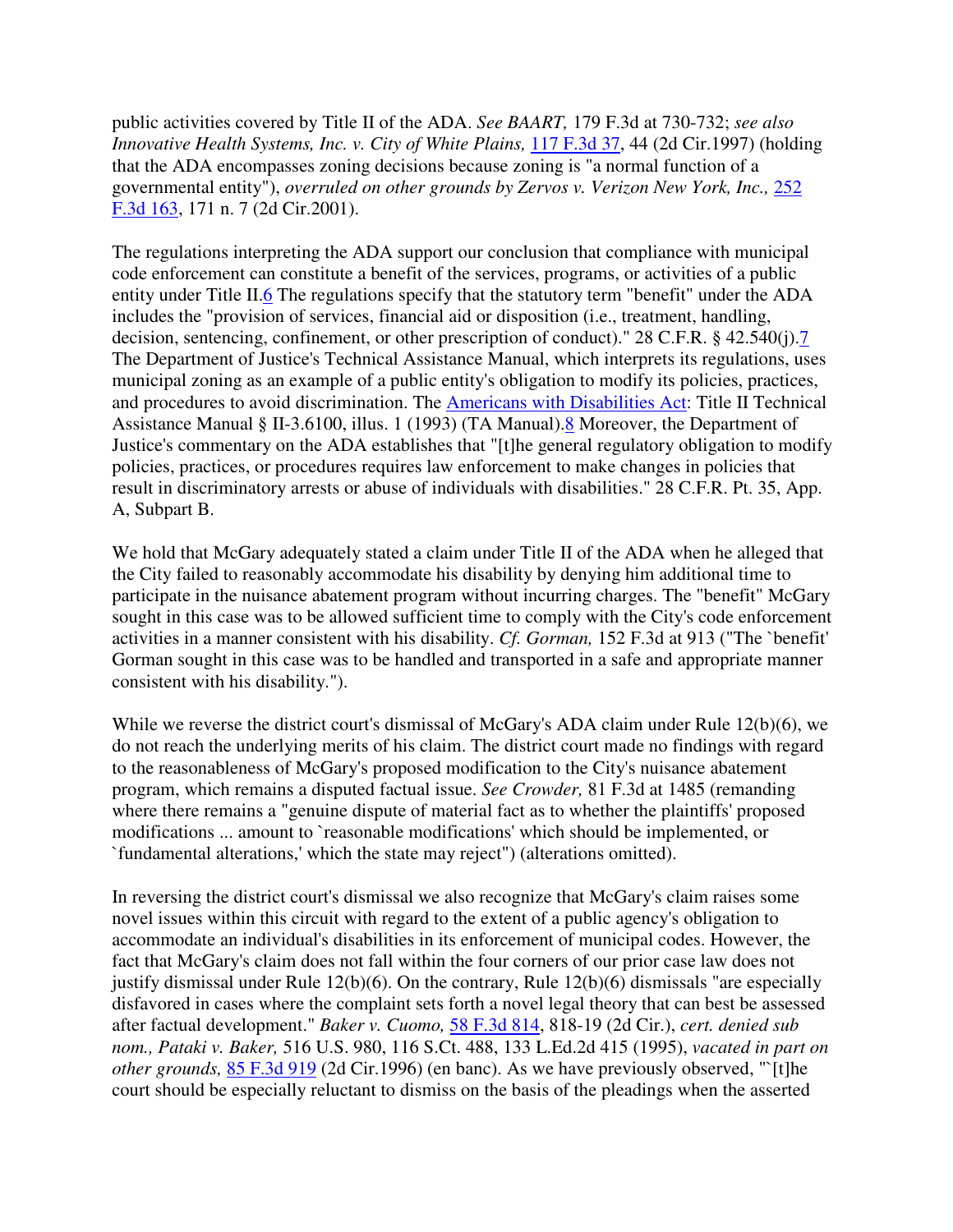theory of liability is novel or extreme, since it is important that new legal theories be explored and assayed in the light of actual facts rather than a pleader's suppositions.'" *Elec. Constr. & Maint. Co., Inc. v. Maeda Pac. Corp.,* 764 F.2d 619, 623 (9th Cir.1985) (quoting 5 C. Wright & A. Miller, *Federal Practice and Procedure:* Civil § 1357, at 601-03 (1969)). In addition, as in our holdings in the FHAA context, we have also recognized that the question of what constitutes a reasonable accommodation under the ADA "requires a fact-specific, individualized analysis of the disabled individual's circumstances and the accommodations that might allow him to meet the program's standards." *Wong v. Regents of Univ. of Cal.,* 192 F.3d 807, 818 (9th Cir.1999). The merits of McGary's novel legal arguments can only be assessed after the parties have had an opportunity to develop the facts in this case. We should note, however, that the accommodation required by the law is limited, not just expanded, by the word "reasonable." The purpose of a municipal law such as the one at issue in this case is the protection of the community. An accumulation of debris might threaten neighbors with hazards to trespassing children, disease from rodents that nest in the debris, toxic runoff from the debris, or other hazards. The municipality remains free at trial to show that the imminence of danger, and the extent of time McGary had prior to notice, would make further accommodation for his severe illness unreasonable.

### *3. Claims Arising Under State and Local Law*

*McGary also alleges that the City violated Oregon* Revised Statutes § 659A.145, prohibiting discrimination on the basis of disability in the provision of housing, and Portland City Code 3.1000.005, prohibiting discrimination on the basis of disability in the provision of services. The district court assumed that these state and local laws should be interpreted in the same manner as their federal counterparts, and dismissed these claims based on its reasoning under the FHAA and ADA claims. Because the district court's reasoning with regard to both the FHAA and ADA claims was flawed for the reasons discussed above, we also reverse its dismissal of McGary's state and local claims.

### **CONCLUSION**

Because McGary has alleged sufficient facts to support his causes of action under the FHAA, the ADA, and parallel state and local law, we reverse the district court's dismissal of these claims and remand for further proceedings consistent with this opinion.

### Notes:

1 The facts included in this opinion are drawn from McGary's complaint. Since the district court dismissed the complaint for failure to state a claim, we must accept as true all of the facts alleged in the complaint and construe those facts in the light most favorable to the plaintiff*See Smith v. Pac. Props. & Dev. Corp.,* 358 F.3d 1097, 1099 (9th Cir.2004).

2 We use the terms "disability" and "disabled," except when referring to the FHAA's statutory language, which uses "handicap" and "handicapped."*Giebeler v. M & B Assocs.,* 343 F.3d 1143, 1146 n. 2 (9th Cir.2003). We assign these terms identical meaning. *See id.*

3 Although Title II of the ADA uses the term "reasonable modification," rather than "reasonable accommodation," these terms create identical standards*See Wong v. Regents of Univ. of Cal.,* 192